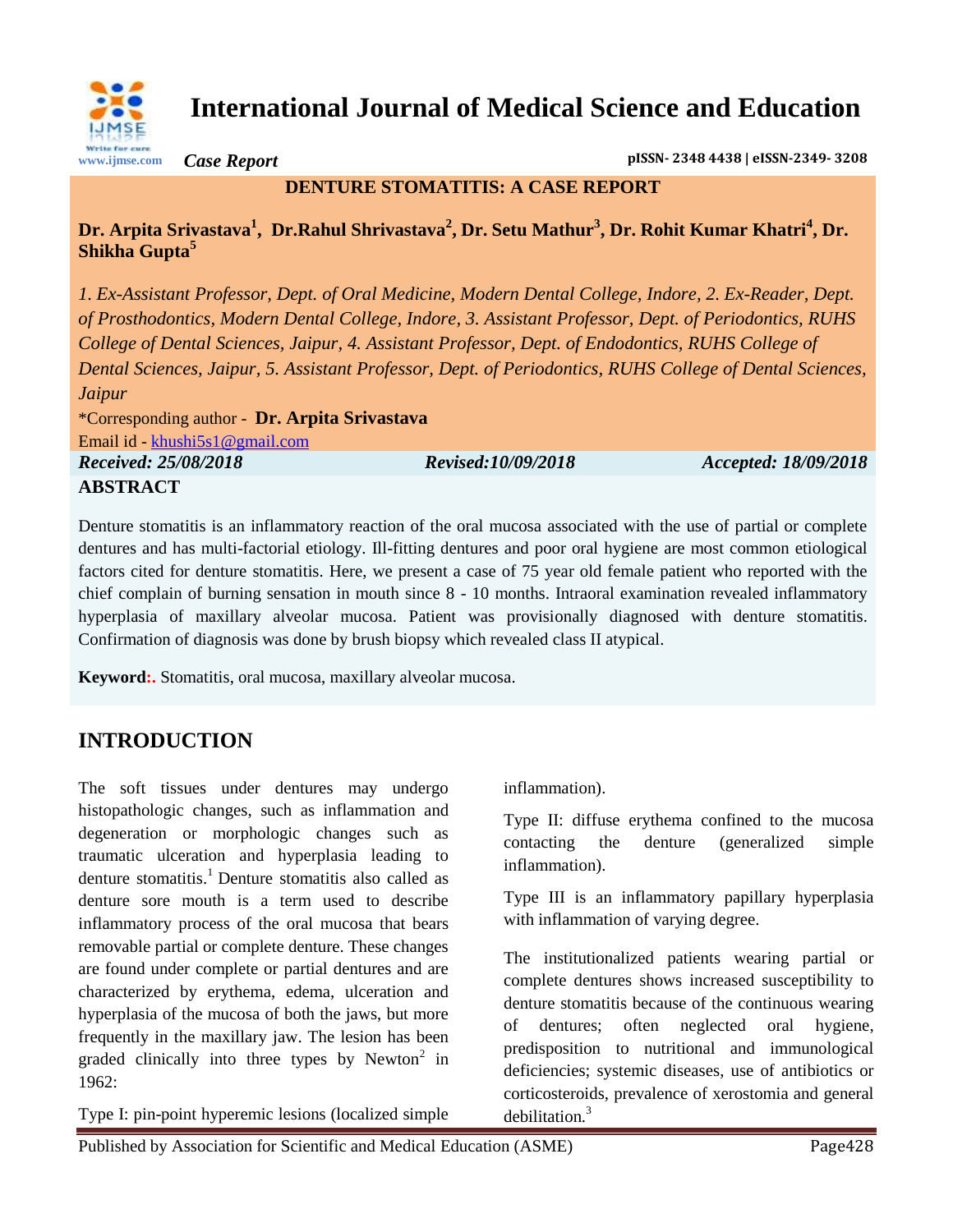Denture stomatitis is the most common mucosal lesion in complete denture wearers, and its etiology is multifactorial. Commonly cited factors include mechanical irritation from ill fitting dentures, maxillary denture relief chambers, continuous and nocturnal denture wearing, poor oral and denture hygiene, candida albicans infection, blocking of the minor salivary glands, chemical irritation, elevated temperature under denture, specific systemic diseases, and immunologic reactions. Most patients are unaware of the condition but occasionally complain of a painful sensation, burning mouth, dryness, or bad odour. $<sup>1</sup>$ </sup>

**CASE REPORT**A 75 year old female patient reported to Department of Oral Medicine and Radiology, Modern Dental College and Hospital, Indore with the chief complain of burning sensation in mouth specially upper jaw since 8-10 months and also complained of poorly fitting denture. Medical history of patient revealed that she was hypertensive and was on antihypertensive medication (diuretics and beta blockers) since 18-20 years. On intraoral examination both maxillary and mandibular arches were found to be completely edentulous. Patient got her teeth removed due to loosening of teeth 15-16 years back and gave history of wearing dentures since last 10-12 years. Maxillary alveolar ridge mucosa was severely inflammed (Fig-1) with erythematous in appearance and painful on palpation. On examination of maxillary denture was found to be ill fitting. Considering her case history and based on intraoral examination a provisional diagnosis of denture stomatitis was given.

Brush biopsy was also done and histopathologic report revealed in low power, few individual epithelial cells dispersed in background of RBC's and inflammatory cells. In high power, polygonal and flat epithelial squames showing minor atypia like cellular and nuclear pleomorphism. Inflammatory cells like neutrophils and lymphocytes were evident. No evidence candida hyphae noted. The overall features were suggestive of class II atypical.



#### **Fig 1: Maxillary mucosa showing denture stomatitis**

Patient was asked to discontinue wearing of her denture and was also advised for re-fabrication of denture. Patient was instructed to maintain meticulous oral hygiene. She was also prescribed vitamin B-complex (one capsule per day for one month) and topical application of anti-inflammatory and analgesic gel over maxillary mucosa was also advised. She was asked to report after seven days for follow up. Patient responded well to the prescribed treatment and on follow-up visits she showed relief in signs and symptoms (Fig 2). She was asked to continue the treatment prescribed and report after one week. On subsequent visit the lesion was completely healed (Fig 3). Patient was referred to Department of Prosthodontics for necessary correction of ill fitting denture.



**(Fig 2- First follow-up visit after one week showed reduced inflammation and erythema)**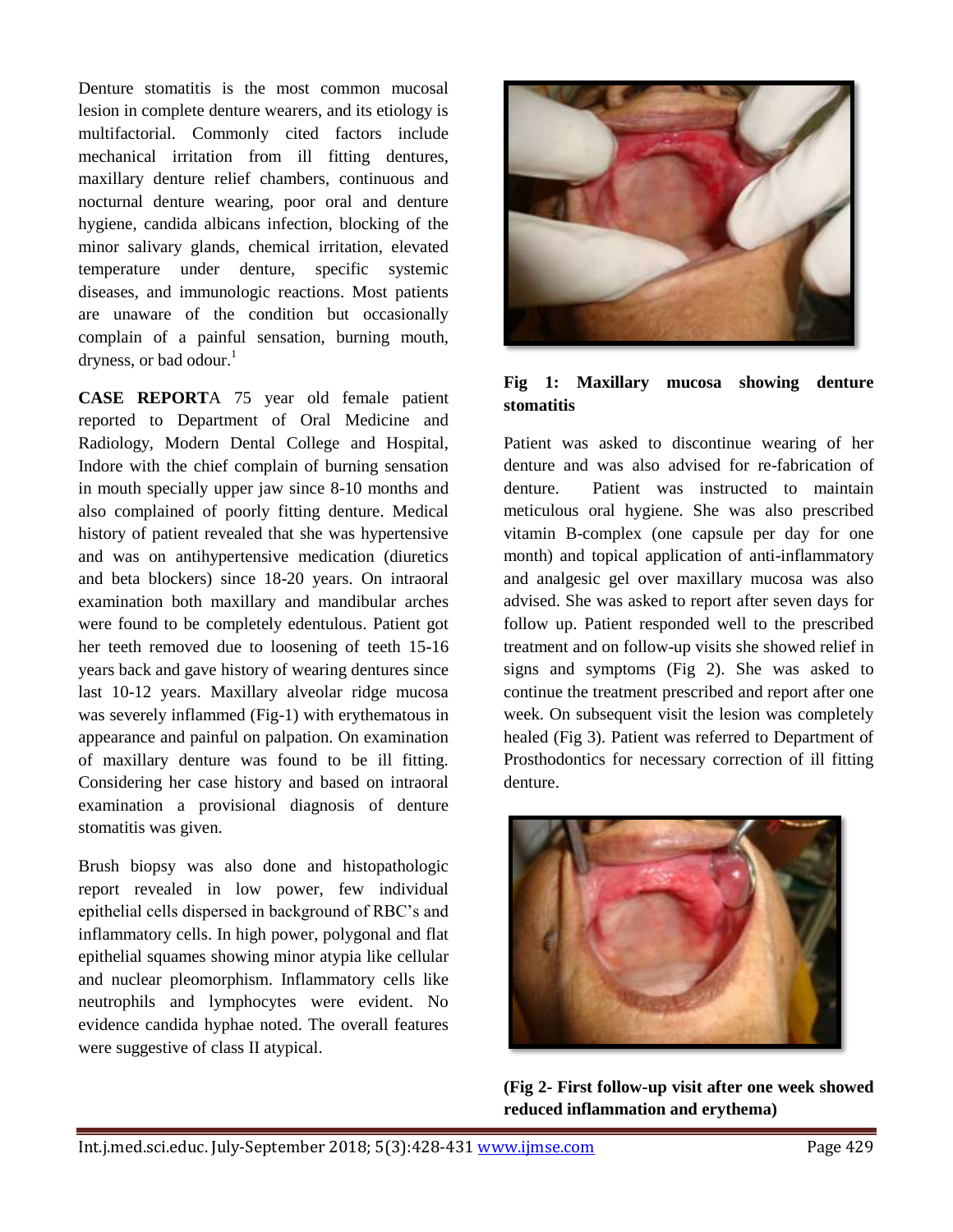#### **DISCUSSION**

Dentures produce ecologic changes in the oral mucosa that facilitate the proliferation and the colonization of microorganisms, especially candida. Therefore, Denture Stomatitis is a common lesion in denture wearers.<sup>4</sup> Denture stomatitis is multifactorial in nature, with trauma being the major independent cause. The trauma may originate from ill- fitting or continuously worn dentures, or dentures that do not have correct vertical or horizontal dimensions of occlusion.<sup>1</sup> Various predisposing factors for denture stomatitis includes microbial plaque, ill fitting denture, traumatic occlusion, denture integrity (fracture, crack), nocturnal denture wearing, poor oral and denture hygiene, vertical & horizontal dimension of occlusion,allergy to denture base materials, residual monomer, parafunctional habits, xerostomia, quality of saliva, smoking, medications, dietary factors and any systemic disease and condition affecting host's defense mechanism. It is commonly believed that interplay of many of these factors is the pathogenesis of the denture stomatitis. The extent of the interplay of these factors is still not fully understood. Ill fitting denture and plaque formation on the tissue fitting surfaces of dentures are considered as most important etiological factors of Denture Stomatitis.<sup>5</sup> Due to its multi-factorial etiology, the management and treatment of denture stomatitis differs depending on the causes of diseases. Several treatment procedures have been used, including meticulous plaque control, removal of denture at night, use of topical antifungal agents, correction or re-fabrication of ill fitting dentures. Recent research has suggested the use of denture lining materials containing antifungal agents, antiseptic mouthrinses, and microwave irradiation for the treatment of denture stomatitis. Poor denture hygiene and ill fitting dentures are considered to be the main predisposing factor for the occurrence of denture stomatitis. Proper adaption of denture should be considered for the management of denture stomatitis $<sup>5</sup>$ </sup>



### **(Fig 3- Second follow-up visit after two weeks showed completely healed lesion)**

The prevalence of denture stomatitis in lower jaw is low probably due to washing and cleansing action of saliva. In present report the inflammation was completely healed after replacement of ill-fitting denture and on administration of medications.

#### **CONCLUSION**

It is concluded that in order to minimize denture induced stomatitis, denture wearers should be advised to clean their mouth and dentures regularly. They should wear their dentures during day time only, and should be recalled for the examination of oral cavity and dentures.

#### **REFERENCES:**

- 1. Zissis A, Yannikakis S, Harrison A. Comparison of denture stomatitis prevalence in 2 population groups.Int J Prosthodont. 2006; 19: 621–625.
- 2. Frenkel H, Harvey I, Newcombe RG. Improving oral health in institutionalised elderly people by educating caregivers: a randomised controlled trial. Community Dent Oral Epidemiol. 2001; 29:289-97.
- 3. Jwan F.A.Karirn,Saeed A.Latteef A.Kareem. A Clinical Study on Denture Stomatitis in a Group of denture Wearers in Sulairnani Governorate. Journal of Zankoy Sulaimani,